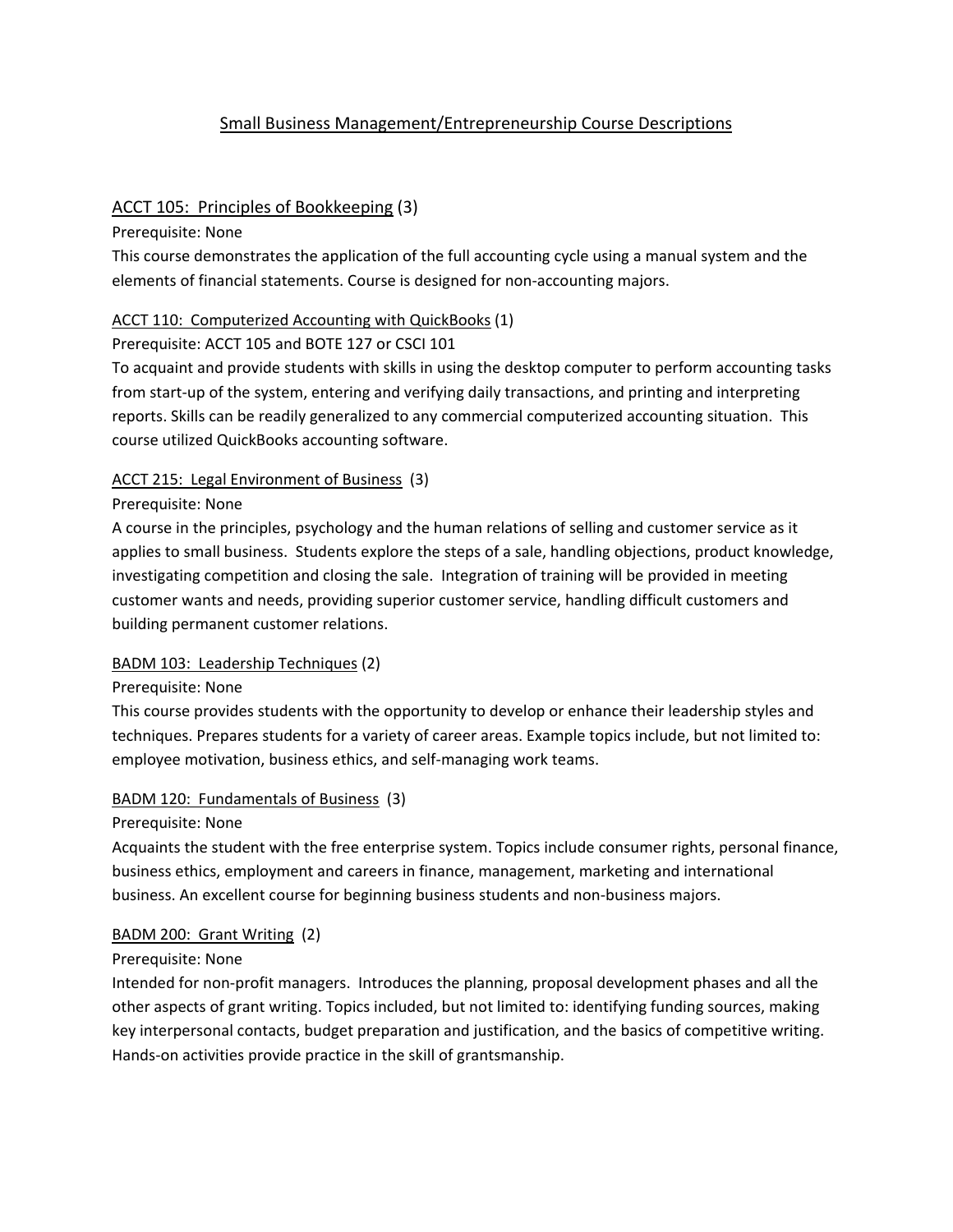# BADM 201: Principles of Marketing (3)

# Prerequisite: None

Acquaints students with the principles, concepts and perspectives underlying marketing functions, including the conception, pricing, promotion, and distribution of products, services, and ideas, and the role of marketing in small business society.

# BADM 202: Principles of Management (3)

#### Prerequisite: None

Focuses on the nature of management, the evolution of management thought, strategic management and planning concepts, decision making and creative problem solving, and motivation and leadership in a changing business environment.

#### BADM 210: Advertising (3)

# Prerequisite: None

This course is a study of the integrative role of the uses of promotion to inform, persuade, or remind consumers of the business or organization. Includes how to utilize the elements of promotion, techniques used in media selection, the creative processes in advertising, and evaluation advertising effectiveness. Students will develop and present an advertising promotional campaign for a product or small business.

# BADM 240: Sales and Customer Service (3)

#### Prerequisite: None

A course in the principles, psychology and the human relations of selling and customer service as it applies to small business. Students explore the steps of a sale, handling objections, product knowledge, investigating competition and closing the sale. Integration of training will be provided in meeting customer wants and needs, providing superior customer service, handling difficult customers and building permanent customer relations.

# BOTE 127: Information Processing (3)

#### Prerequisite: None

Introduction to computer concepts, hardware and software application, operating systems, word processing, spreadsheets, presentations, and Internet. Course may be waived if student holds MOS Certification in Word, Excel, and PowerPoint at the specialist level.

# BOTE 148: Keyboard Skill Building (2)

# Prerequisite: BOTE 102

Designed to provide students with increased skills in the operation of the keyboard. Greater speed and accuracy are the goals using straight‐copy material.